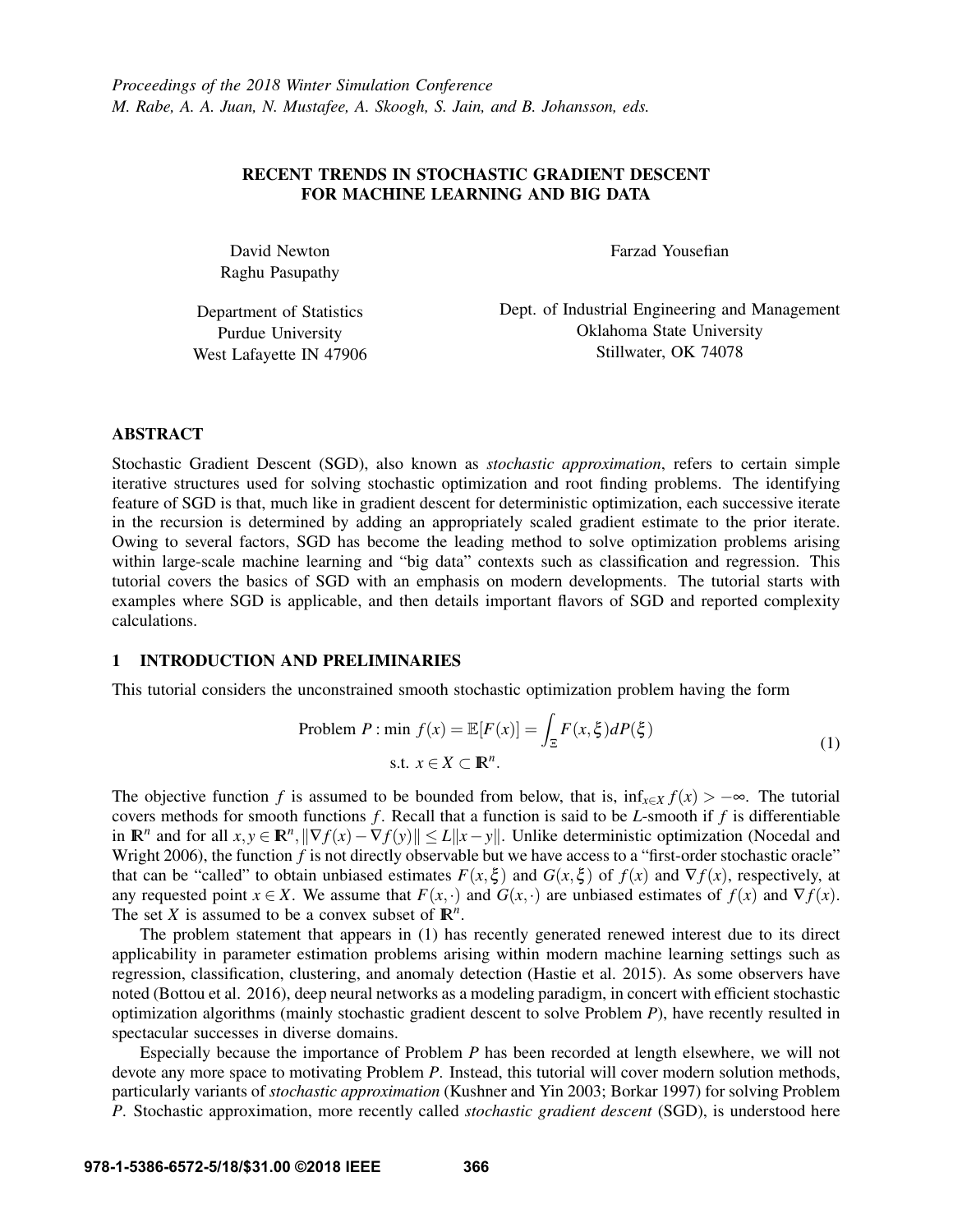as recursions having the form

$$
X_{k+1} = \Pi_X \left( X_k - \alpha_k H_k^{-1} g(X_k, M(X_k)) \right). \tag{2}
$$

The term  $\alpha_k$  appearing in (2) is traditionally called the *step size*, the positive definite symmetric matrix *H*<sub>k</sub> approximates the Hessian matrix of second derivatives  $H(\cdot)$  at  $X_k$ , and  $g(X_k, M(X_k))$  approximates the gradient  $\nabla f(X_k)$  using sample size  $M(X_k)$ ; also  $\Pi_X(x) = \inf_{y \in X} {\{\Vert x - y \Vert\}}$  denotes the projection of the point  $x \in \mathbb{R}^n$  on the convex set *X*.

## 1.1 Some Terminology and Notions

The following terminology and notions will be assumed throughout the tutorial.

- 1. Solving Problem *P*. An iterative algorithm will have "solved" (1) if it generates a stochastic sequence  $\{X_k\}$  that satisfies  $\|\nabla f(X_k)\| \to 0$  as  $k \to \infty$  with probability one (w.p.1.). Of course, this places no guarantees on the behavior of the sequence  ${X_k}$  itself without further structural assumptions on the function  $f$ . Furthermore, the function  $f$  may have multiple minima (or none) and the guarantee  $\|\nabla f(X_k)\| \to 0$  w.p.1 says little about which, if any, of the local minima of f are attained.
- 2. Nature of the "stochastic oracle." The notion of a "stochastic oracle" is deliberately left vague to subsume a variety of contexts. For the purposes of this tutorial, a "stochastic oracle" is either a Monte Carlo simulation (Nelson 2013; Asmussen and Glynn 2007; Glasserman 2004) or a large dataset of collected observations. Accordingly, "calling the stochastic oracle" at the point  $x \in \mathbb{R}^n$ using the "seed"  $\xi_i$  results in observing  $F(x, \xi_i)$  and  $G(x, \xi_i)$ .
- 3. Algorithm assessment and work complexity. The number of calls to the stochastic oracle is the sole unit of computational burden. Thus, the work complexity for the purposes of this tutorial relates to the quality of a solution retuned by an algorithm as a function of the number of calls to the stochastic oracle. As an example, when we say that an algorithm exhibits  $\mathcal{O}(\varepsilon^{-2})$  complexity, we mean that the solution  $X_k$  returned after *k* calls to the stochastic oracle guarantees that  $\mathbb{E}[\|\nabla f(X_k)\|^2] \leq \varepsilon$ . Iteration complexity is not useful as a measure except when the sample size during each iteration is fixed, in which case the work complexity and the iteration complexity differ only by a constant.

## 1.2 Scope of the Tutorial

The tutorial is primarily aimed at early researchers and consumers of stochastic optimization. The content will accordingly be kept at an accessible level. Codes corresponding to best-performing algorithms included in the oral presentation of this tutorial will be made available upon request.

Since stochastic optimization has recently become so widespread, we find it especially necessary to list caveats and key topics that this tutorial will *not cover*. This is a tutorial on the recent variants of SGD, which for the purposes of this tutorial are understood to have the structure in (2). Numerous other paradigms such as stochastic trust region methods (Shashaani et al. 2016; Shashaani et al. 2018; Bandeira et al. 2014; Chen et al. 2016; Chang et al. 2013), sample average approximation (Shapiro et al. 2009), and retrospective approximation (Pasupathy 2010; Pasupathy and Schmeiser 2009), which have recently gained prominence, will not be discussed here.

As has been noted, SGD is the new nomenclature for stochastic approximation, which was first introduced through a seminal paper by Robbins and Monro (1951). Over the previous six decades, an enormous literature that includes comprehensive surveys (Lai 2003) on virtually all aspects of stochastic approximation has been written. Wisely, this tutorial will not undertake to supplant or add to any of these surveys on stochastic approximation. Instead, the tutorial explains trends in the last two decades appearing under the topic *stochastic gradient descent*. Such papers have mainly appeared in the recent literature on machine learning. While most of these more-recent methods have already appeared in some form in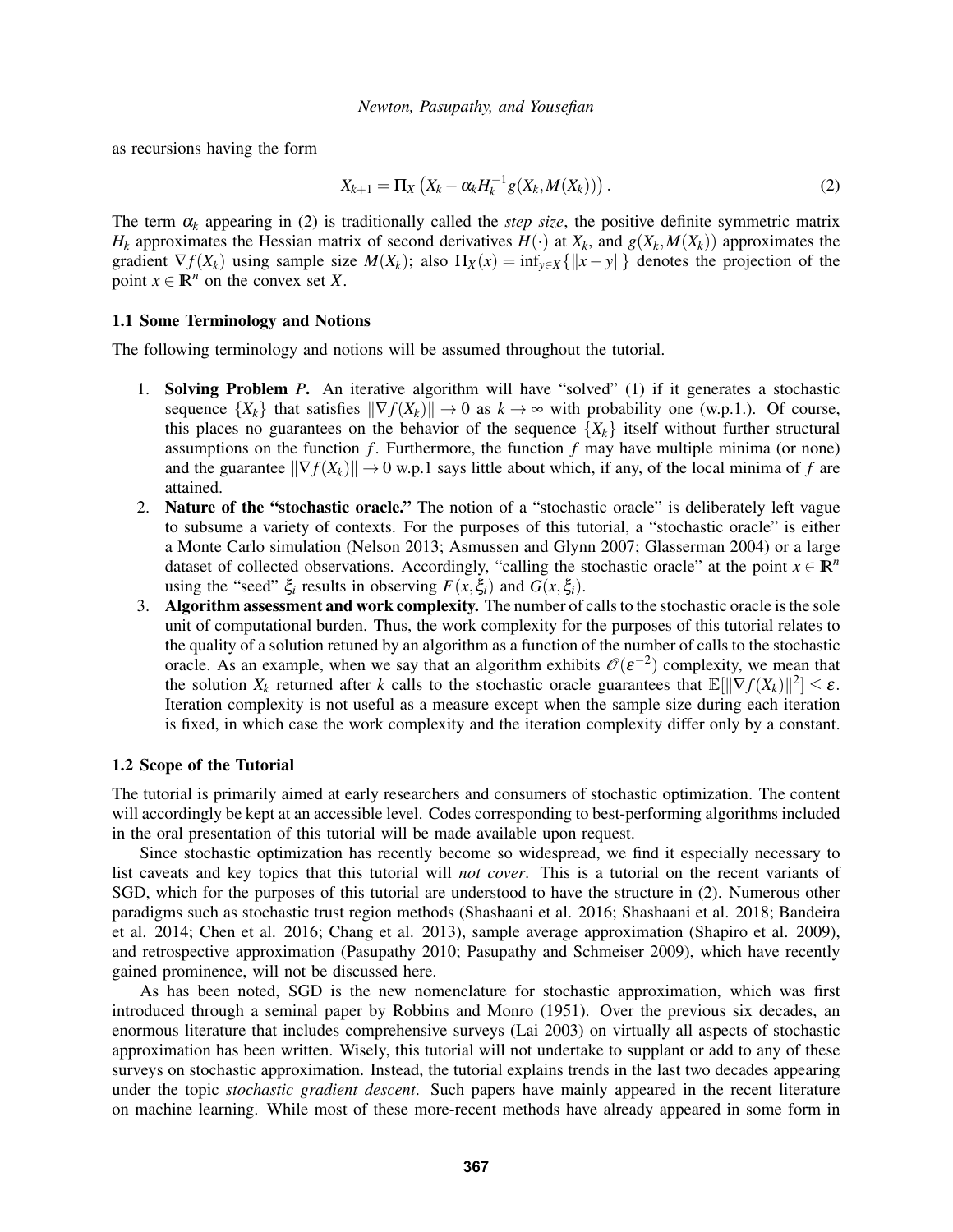the older stochastic approximation literature, they tend to have an increased focus on complexity results afforded through more-stringent structural assumptions on the function *f* .

Owing to space restrictions here and time restrictions on the oral presentation, solutions to several important variations of Problem *P* will not be considered in the tutorial. For example, the tutorial will discuss only algorithms that assume access to a first-order oracle, that is, the algorithms have access to "direct gradient" observations  $G(x, \xi)$ . A substantial number of simulation contexts are "derivative free" implying that even though the gradient  $\nabla f(x)$  might exist at the point  $x \in \mathbb{R}^n$ , estimates of  $\nabla f(x)$  can be constructed only using methods such as finite differencing (Asmussen and Glynn 2007). Similarly, optimization in Problem *P* is stated to be on finite-dimensional Euclidean spaces, excluding important stochastic optimization problems on non-Euclidean spaces (Bubeck 2015; Nemirovski et al. 2009).

A substantial fraction of methods that appear under the SGD banner are conditioned on a given dataset. One of the many important implications of this fact is that any mathematical expectations that appear in a claimed result on complexity are on the probability space on which the algorithm is defined, and *conditional on the given dataset*. Four prominent examples of algorithms in this category are Schmidt et al. (2013), Shalev-Shwartz and Zhang (2013), Johnson and Zhang (2013), and Defazio et al. (2014). The fact that algorithmic inference in such contexts is conditional on the given dataset is often missed or ignored, leading to misinterpretations about the effectiveness of an algorithm. Since our interest is on inference made at the population level, we have tended to de- emphasize algorithms that are customized to a specific dataset.

The SGD literature contains a substantial fraction of algorithms that apply to the *online learning* context. Such problems are very related to stochastic optimization problems (Duchi et al. 2011), but differ mainly in the way performance is measured. In the online learning setting, for example, algorithms seek to minimize *regret* measured as the deviation of the incumbent solution's quality from the optimal value, integrated over a specified time horizon. Again, due to space restrictions, online learning algorithms are not discussed in this tutorial.

# 2 MOTIVATING EXAMPLES

In what follows, we provide two example contexts where the solution methods we discuss in this tutorial are relevant. The first example context is typical of machine learning settings involving a large amount of data that facilitate the construction of the relevant estimators. In the second example, by contrast, the "data generation" results from using Monte Carlo simulation.

#### 2.1 Example 1: Classification and Regression

Consider the context of classifying (or labeling) an object based on its observed features. An especially apt example of such an object classification is that of face recognition using a photograph that is represented as a large number of pixels, each of which has a color value. This task is to be accomplished algorithmically, by constructing a parametrized model that is trained over a given dataset of photographs to minimize a chosen loss function.

To abstract this setup, suppose  $W \in \mathcal{W} \subset \mathbb{R}^{d_w}$  and  $Y \in \mathcal{Y}$  are well-defined random objects in a probability space that represent the *feature* and the *label* in machine learning parlance. Also, let  $x \in \mathbb{R}^d$ denote the decision variable representing a parameter vector of interest,  $m(\cdot;x): \mathcal{W} \to \mathcal{Y}$  a family of models parameterized by *x*, and  $\ell : \mathcal{Y} \times \mathcal{Y} \to [0, \infty)$  a chosen "loss" function.

In the facial recognition scenario, the set  $\mathscr Y$  could be a finite set  $\{1,2,\ldots,p\}$  of integers representing a fixed group of people to be identified, and the set  $\mathcal{W} = \{1, 2, \ldots, N\} \times \{1, 2, \ldots, N\} \times \{0, 1, 2, \ldots, 255\}$ where a photograph has  $N \times N$  pixels each taking a color value in the set  $\{0,1,2,\ldots,255\}$ . A popular choice for the model  $m(\cdot;\cdot)$  is the *linear model* 

$$
m(w; x) = x^T \tilde{w}, \tilde{w}^T = (w^T, 1).
$$

Popular choices for the loss function  $\ell(\cdot,\cdot)$  include the logistic loss  $\ell(y',y) = \log(1 + \exp(-yy'))$ , the hinge loss  $\ell(y', y) = \max(0, 1 - yy')$ , and the zero-one loss  $\ell(y', y) = \mathbb{1}_{\{y' \neq y\}}$ .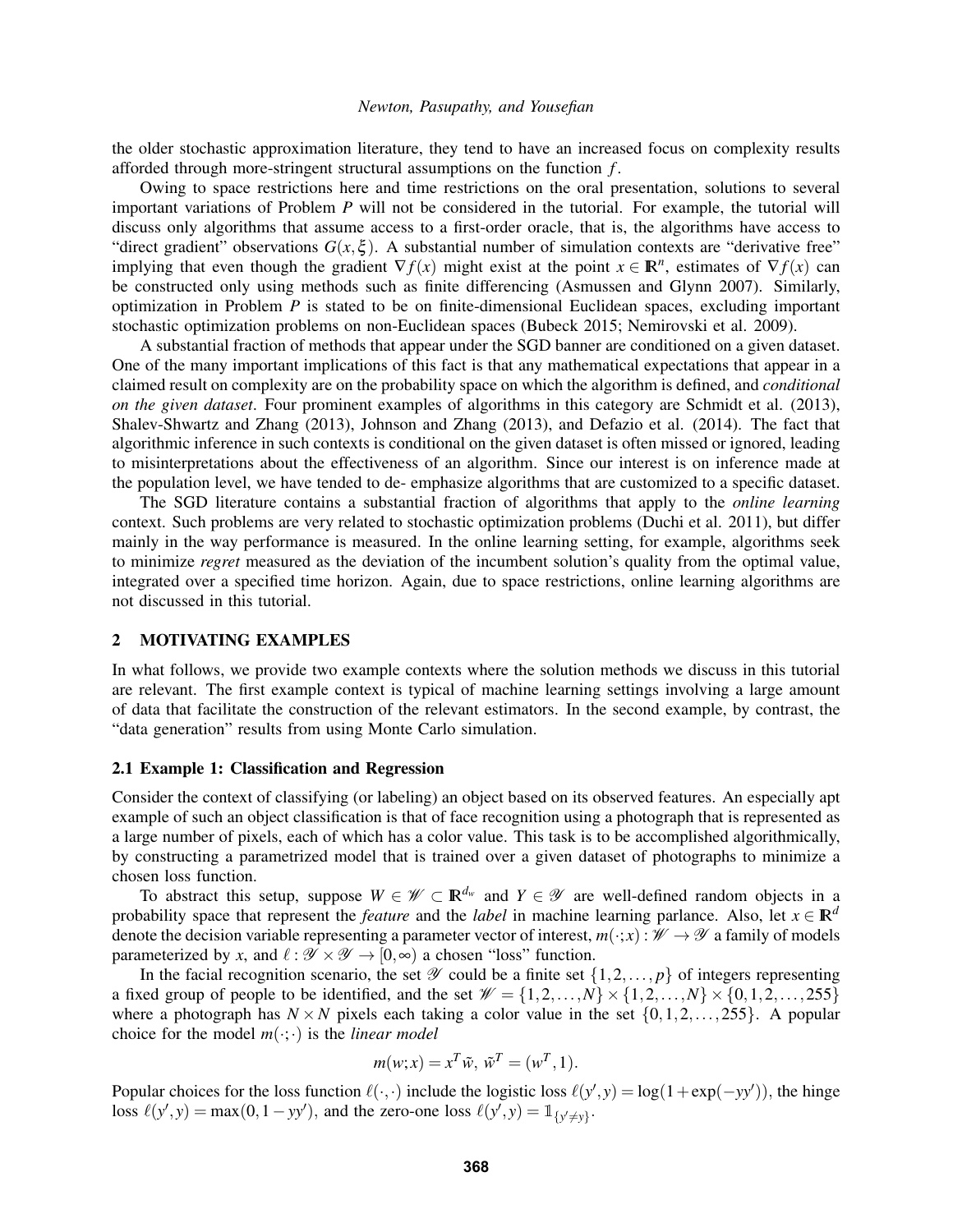The stochastic optimization problem is then to identify the parameters  $x \in \mathbb{R}^d$  that minimize the expected loss, where the expectation is taken with respect to the random objects (*W*,*Y*). Formally, we would like to solve

$$
\min f(x) = \mathbb{E}\left[\ell\left(m(W;x),Y\right)\right] = \int_{\mathscr{W}\times\mathscr{Y}} \ell\left(m(w;x),y\right) \mathbb{P}\left(d(w,y)\right)
$$
\n
$$
\text{s.t. } x \in \mathbb{R}^d. \tag{3}
$$

Of course, the objective function *f* cannot be directly observed. Instead, it can be estimated by using observed data  $(W_i, Y_i)$ ,  $i = 1, 2, ..., n$  and an implicit or explicit model for the probability measure  $\mathbb{P}$ .

The difficulty of solving the optimization problem in (3) depends on the choices made for the model *m* and the loss  $\ell$ . Specifically, it depends on whether these choices result in a convex optimization problem, and whether direct gradients or sub-gradients are easily available. For example, the use of a hinge loss  $\ell$  results in a convex objective function  $f$ , but the use of a zero-one loss results in a non-convex objective. Similarly, deep neural networks, as noted by Bottou et al. (2016), are essentially highly non-linear and non-convex models *m* that lend themselves to the easy construction of direct gradients through *back propagation*.

The stochastic optimization problem formulated in (3) using a parametrized model and a loss function subsumes a large number of other contexts including regression, compressed sensing, and matrix completion in numerous real-world scenarios (see Bubeck 2011 for more on this issue).

### 2.2 Example 2: Portfolio Optimization

The classical Markowitz portfolio optimization problem (Markowitz et al. 2000) in finance seeks proportions  $x = (x_1, x_2, \ldots, x_d)$  of a given budget to be allocated across *d* assets in a given financial portfolio to maximize a combination of the expected return and variance over a given time horizon [0,*T*]. The asset price movement over the time interval [0,*t*] is assumed to be governed by a probability model, e.g., geometric Brownian motion (Glasserman 2004).

Formally, suppose  $Z_t \in \mathbb{R}^d, t \in [0, T]$  represents the asset price process for *d* assets in a portfolio, and suppose  $\eta > 0$  is a *risk aversion* parameter for a user. Then, the Markowitz portfolio stochastic optimization problem can be written as

$$
\min f(x) = \mu^T x - \eta x^T \Sigma x,
$$
  
s.t. 
$$
\sum_{i=1}^d x_i = 1, x_i \ge 0.
$$

where  $\mu = \mathbb{E}[Z_T]$  and  $\Sigma = \text{Var}(Z_T)$  are the mean and covariance of  $Z_T$ .

Since the returns  $Z_t$  are usually the result of detailed models of evolution of an asset over time (e.g., see Chapter 3 in Glasserman 2004), the quantities  $\mu$  and  $\Sigma$  are not known in closed form but estimators  $\hat{\mu}_n$ ,  $\hat{\Sigma}_n$  of  $\mu$  and  $\Sigma$ , respectively, can be constructed using Monte Carlo simulation. In fact, since the function *f* is quadratic and concave, estimators for its first derivative  $\mu - 2\eta \Sigma x$  and second derivative  $2\eta \Sigma$ , are readily available.

The portfolio optimization problem exemplifies numerous contexts where the underlying objective function is very well behaved and lends itself to the easy construction of unbiased derivative estimators that are of immense value within algorithms for stochastic optimization. This is in contrast to many simulation settings where such derivative estimators are not available directly.

# 3 SGD AND VARIANTS FOR SMOOTH STOCHASTIC OPTIMIZATION

In what follows, we present modern variants of SGD that are effective at solving Problem *P* when the function *f* is smooth. Effectiveness of an algorithm is understood here in the sense of finite-time performance and in the sense of enjoying good complexity rates. For historical importance and perspective, we start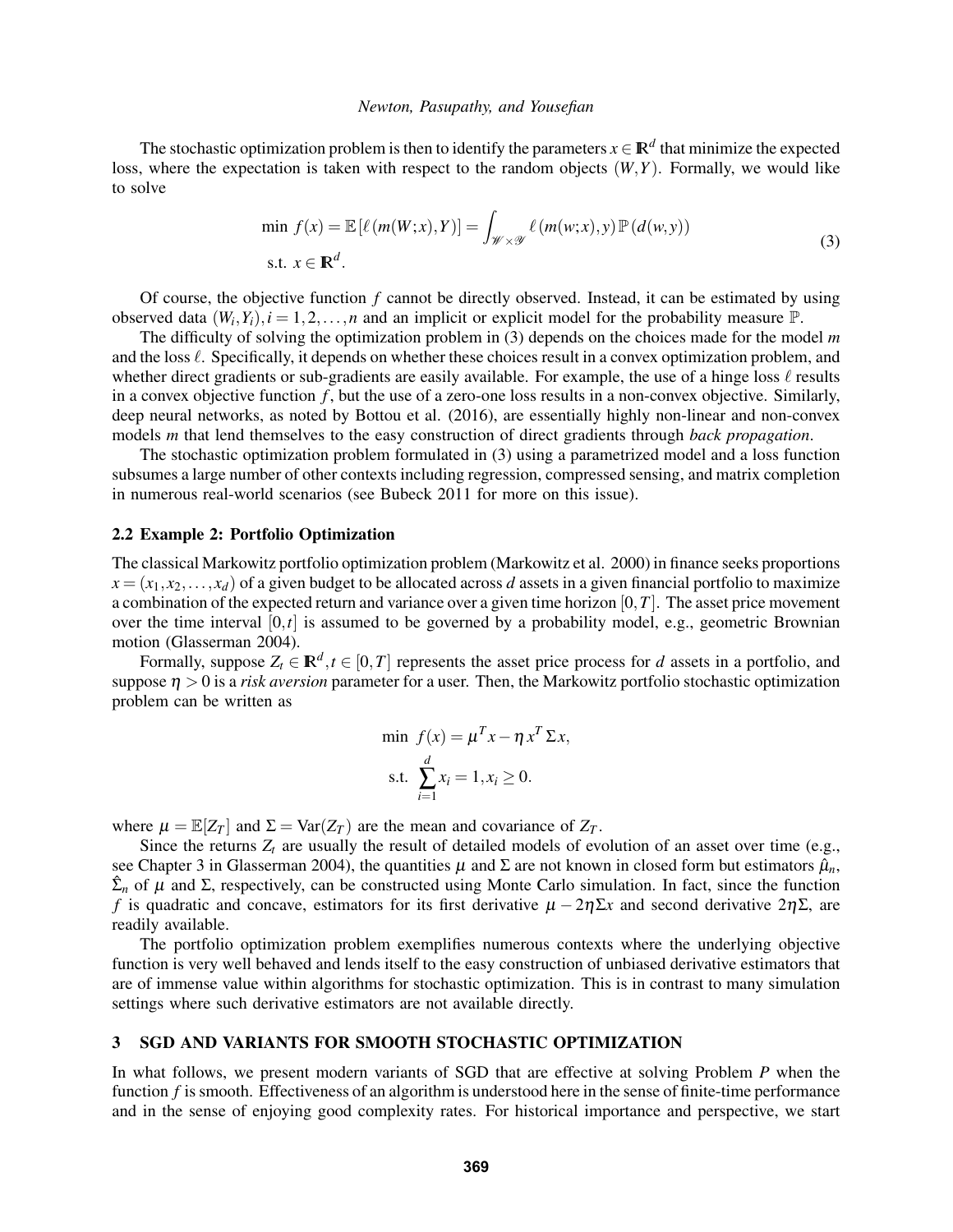with basic SGD and its more recent variant mini-batch SGD. This is followed by dynamic and adaptive sampling SGD methods, arguably the most popular implementations.

#### 3.1 Basic SGD

The basic SGD algorithm (Robbins and Monro 1951) proceeds by taking a step of size  $\alpha_k \geq 0$  along the negative gradient estimate  $-g(X_k, 1)$ . As the notation makes explicit, the gradient estimate  $g(X_k, 1)$  is obtained using a unit sample size. A formal listing of basic SGD appears in Figure 1.

> 1: Initialize  $X_0$ 2: Obtain stochastic gradient  $g(X_k, 1)$ 3: Set  $X_{k+1} \leftarrow \prod_X (X_k - \alpha_k g(X_k, 1))$ 4: Set  $k \leftarrow k+1$ 5: Go to Step 1

Figure 1: Basic SGD algorithm (Algorithm 1).

The following result characterizes the convergence of the iterates generated by the basic SGD algorithm of Figure 1 under the assumption that the function  $F(\cdot,\xi)$  is convex.

**Theorem 1** In Problem *P*, let the set *X* be convex and closed, let the optimal set  $X^*$  of Problem *P* be non-empty, and let the function  $F(\cdot,\xi)$  be convex on  $\mathbb{R}^n$  for each  $\xi$ . Also, let the function  $f$  be *L*-smooth, that is, *f* is differentiable with gradient  $\nabla f(\cdot)$  satisfying  $\|\nabla f(x) - \nabla f(y)\| \le L\|x - y\|$  for all  $x, y \in \mathbb{R}^n$ . Let  $\alpha_k$  denote the step size at step *k*. Furthermore, let the following additional assumptions hold.

$$
\alpha_k \geq 0 \ \forall k, \ \sum_{k=1}^{\infty} \alpha_k = \infty, \ \sum_{k=1}^{\infty} \alpha_k^2 < \infty,
$$
\n
$$
\tag{4}
$$

and

$$
\sum_{k} \alpha_k^2 \mathbb{E}[\|g(x_k, 1) - \nabla f(x_k)\|^2 | \mathcal{F}_k] < \infty. \tag{5}
$$

Then,  $\lim_{k \to \infty} \inf_{x \in X^*} {\|x_k - x\|} = 0$  *w.p.*1.

Theorem 1 appears in Yousefian et al. (2012); a proof of Theorem 1 follows using simple arguments that are standard in the analysis of optimization algorithms for convex smooth functions.

The above theorem guarantees convergence to the unique optimum  $x^*$  when, for instance, the step size is chosen as  $\alpha_k = c/k$ ,  $c > 0$  and the sampling of the gradient is performed in such a way that there is not too much accumulation of bias across iterations. The latter stipulation is encoded in the third assumption of the theorem.

Basic SGD is important for having laid down a simple algorithmic framework. However, it was quickly realized that, depending on the extent of "noise," even the optimal step size choice  $\alpha_k = c/k$  might result in steps that are "too short." Perhaps more importantly, it was realized that SGD simply did not have a recipe for choosing an appropriate value of *c*.

Three aspects of the result in Theorem 1 are noteworthy. First, in order for the iterates generated by Algorithm 1 to converge, the step size  $\alpha_k$  has to diminish to zero, and slow enough, as encoded in the assumption appearing in (4). This is a clear departure from the deterministic context where under similar conditions on  $f$ , the gradient algorithm will fixed step converge to the optimal set  $X^*$  if the step size is small enough. Second, as noted in Yousefian et al. (2012), the assumption appearing in (5) is satisfied if, for example, the error  $||g(x_k,1) - \nabla f(x_k)||$  is uniformly bounded by a constant. However, a uniform bound on  $\|g(x_k,1)-\nabla f(x_k)\|$  is often violated since the error  $\|g(x_k,1)-\nabla f(x_k)\|$  is frequently proportional to  $\|\nabla f(x_k)\|$ . To cover such cases, a generalization of Theorem 1 using an assumption on the "spatial growth" of the error  $||g(x_k,1)-\nabla f(x_k)||$  is obtainable using the method outlined in Polyak (1987).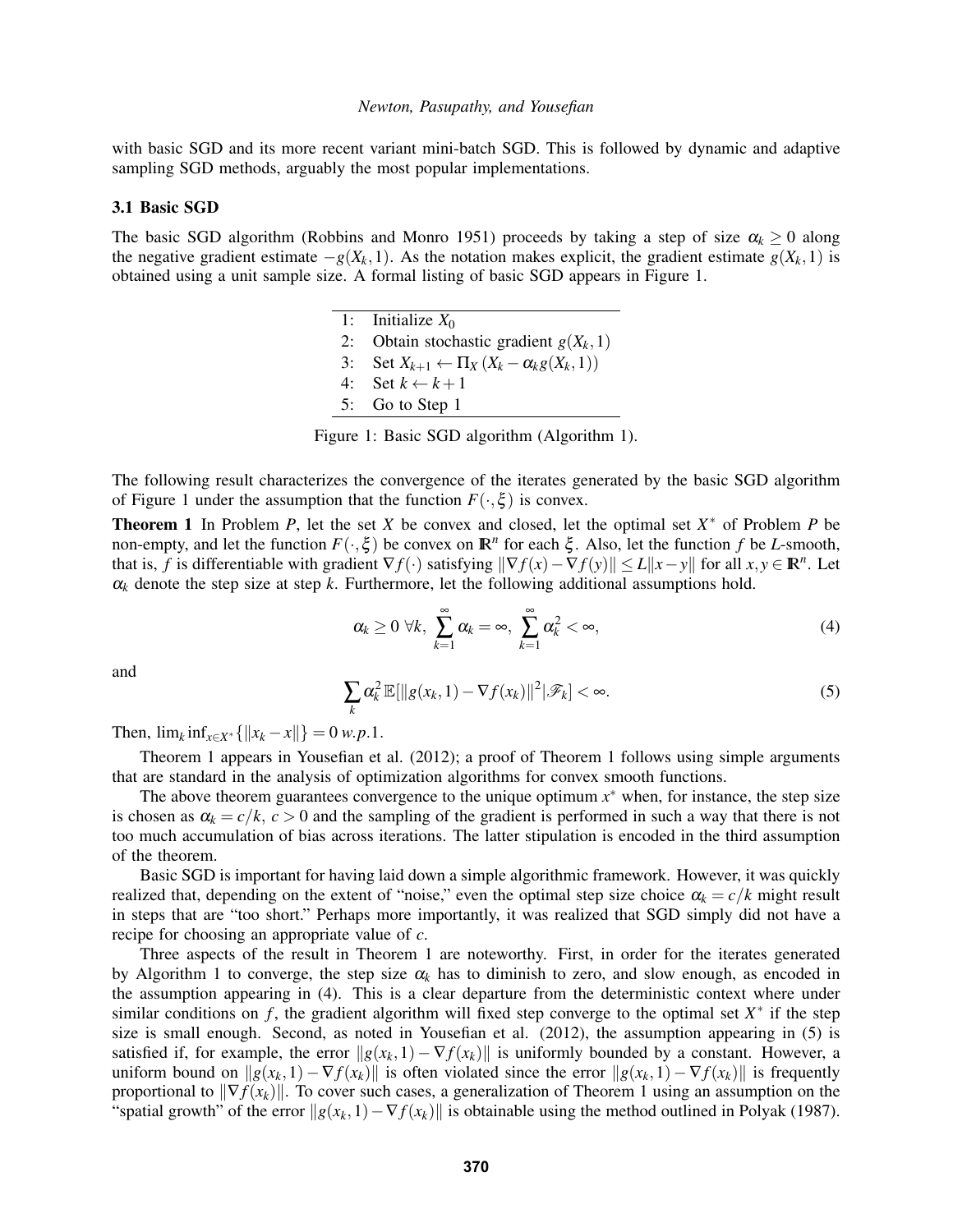Third, we emphasize that Theorem 1 assumes that the sample-path functions  $F(\cdot,\xi)$  are convex for each  $\xi$ . Numerous variations that do not assume the convexity of  $F(\cdot,\xi)$  are available through standard references on stochastic approximation, e.g., Kushner and Yin (2003).

We next provide a result that provides a path to proving the convergence rate of SGD methods. We list this result assuming that the function  $f$  is  $\lambda$ -strongly convex.

**Theorem 2** In Problem *P*, let the set *X* be convex and closed, and let the function  $F(\cdot,\xi)$  be convex on  $\mathbb{R}^n$ for each  $\xi$ . Also, let the function f be *L*-smooth and  $\lambda$ -strongly convex with a unique minimum attained at  $x_* \in X$ . Let  $\alpha_k$  denote the step size at step *k*. Furthermore, let the following additional assumptions hold.

$$
\alpha_k \geq 0 \ \forall k, \ \sum_{k=1}^{\infty} \alpha_k = \infty, \ \sum_{k=1}^{\infty} \alpha_k^2 < \infty;
$$

and

$$
\mathbb{E}[\|g(x_k,1)-\nabla f(x_k)\|^2|\mathscr{F}_k]<\nu^2\ \forall k.
$$

Then,  $\lim_{k} \mathbb{E} \left[ ||x_k - x_*||^2 \right] = 0$ , and for every  $\varepsilon > 0$ ,

$$
\mathbb{P}(\|x_j - x_*\| \le \varepsilon \text{ for all } j \ge k) \le 1 - \frac{1}{\varepsilon} \left( \mathbb{E} \left[ \|x_k - x_*\|^2 \right] + v^2 \sum_{i=k}^{\infty} \alpha_i^2 \right). \tag{6}
$$

The condition  $\sum_{k=1}^{\infty} \alpha_k = \infty$ ,  $\sum_{k=1}^{\infty} \alpha_k^2 < \infty$  on the step sizes that appears in Theorem 1 and Theorem 2 is satisfied by the choice  $\alpha_k = c/k$ ,  $c > 0$ . In fact, it can be shown using (6) that the choice  $\alpha_k = c/k$ ,  $c > 0$ attains the fastest possible convergence rate to within a constant factor, as long as  $2c\lambda > 1$ . Basic SGD is important for having laid down a simple algorithmic framework. However, it was quickly realized that, depending on the extent of "noise," even the optimal step size choice  $\alpha_k = c/k$  might result in steps that are "too short." Perhaps more importantly, it was realized that SGD simply did not have a recipe for choosing an appropriate value of *c*. Implementers thus executed SGD with a fixed step size  $\alpha_k = \alpha$ , and not so surprisingly, such an algorithm does not converge to a stationary point. Instead, the typical behavior involved a rapid descent to some vicinity of a first-order stationary point of *f* , followed a random walk around the first-order critical point. The following theorem, described and proved by Bottou et al. (2016), characterizes the expected behavior of SGD with fixed step size.

**Theorem 3** Suppose the objective function  $f : \mathbb{R}^d \to \mathbb{R}$  is *L*-smooth and  $\lambda$ -strongly convex with unique minimum  $x^* \in \mathbb{R}^p$ . Also, let  $\mathbb{E}[\|g(x_k, 1)\|^2] \leq M + M_g \|\nabla f(x_k)\|^2$  and  $\mathbb{E}[g(x_k, 1)^T \nabla f(x_k)] \geq \mu \|\nabla f(x_k)\|^2$ for some  $M, M_g, \mu > 0$ . If SGD is executed with the fixed step size  $\alpha_k = \alpha$  satisfying  $0 < \alpha \leq \lambda / LM_g$ , then SGD has the iteration complexity

$$
\mathbb{E}\left[f(x_k)-f(x^*)\right] \leq \frac{\alpha LM}{2\lambda\mu} + (1-\alpha\lambda\mu)^{k-1}\Big(f(x_1)-f(x^*)-\frac{\alpha LM}{2\lambda\mu}\Big).
$$

Notice that Theorem 3 implies that the iterates approach  $x^*$  exponentially fast (in  $k$ ) but do not make any further progress. This makes intuitive sense, as a large step size makes it impossible to approach the point x<sup>\*</sup> beyond a fixed distance in any systematic manner. The analogue of Theorem 3 for diminishing step sizes  $\alpha_k$  is stated as follows. A "process convergence" version of the above theorems characterizes convergence to an Ornstein-Uhlenbeck process (Asmussen and Glynn 2007) under certain scaling.

**Theorem 4** Suppose the objective function  $f : \mathbb{R}^d \to \mathbb{R}$  is *L*-smooth and  $\lambda$ -strongly convex with unique minimum  $x^* \in \mathbb{R}^p$ . Also, let  $\mathbb{E}[\|g(x_k,1)\|^2] \leq M + M_g \|\nabla f(x_k)\|^2$  and  $\mathbb{E}[g(x_k,1)^T \nabla f(x_k)] \geq \mu \|\nabla f(x_k)\|^2$  for some  $M, M_g, \mu > 0$ . Then, SGD executed with the step size  $\alpha_k = \beta/(\gamma + k)$  where  $\beta \lambda \mu > 1$ ,  $\alpha_1 L M_g \leq \mu$ , and  $\gamma > 0$  has the iteration complexity

$$
\mathbb{E}\left[f(x_k)-f(x^*)\right] \leq \frac{\max\left\{\frac{\beta^2 LM}{2(\beta\lambda\mu-1)},(\gamma+1)(f(x_0)-f(x^*))\right\}}{\gamma+k}.
$$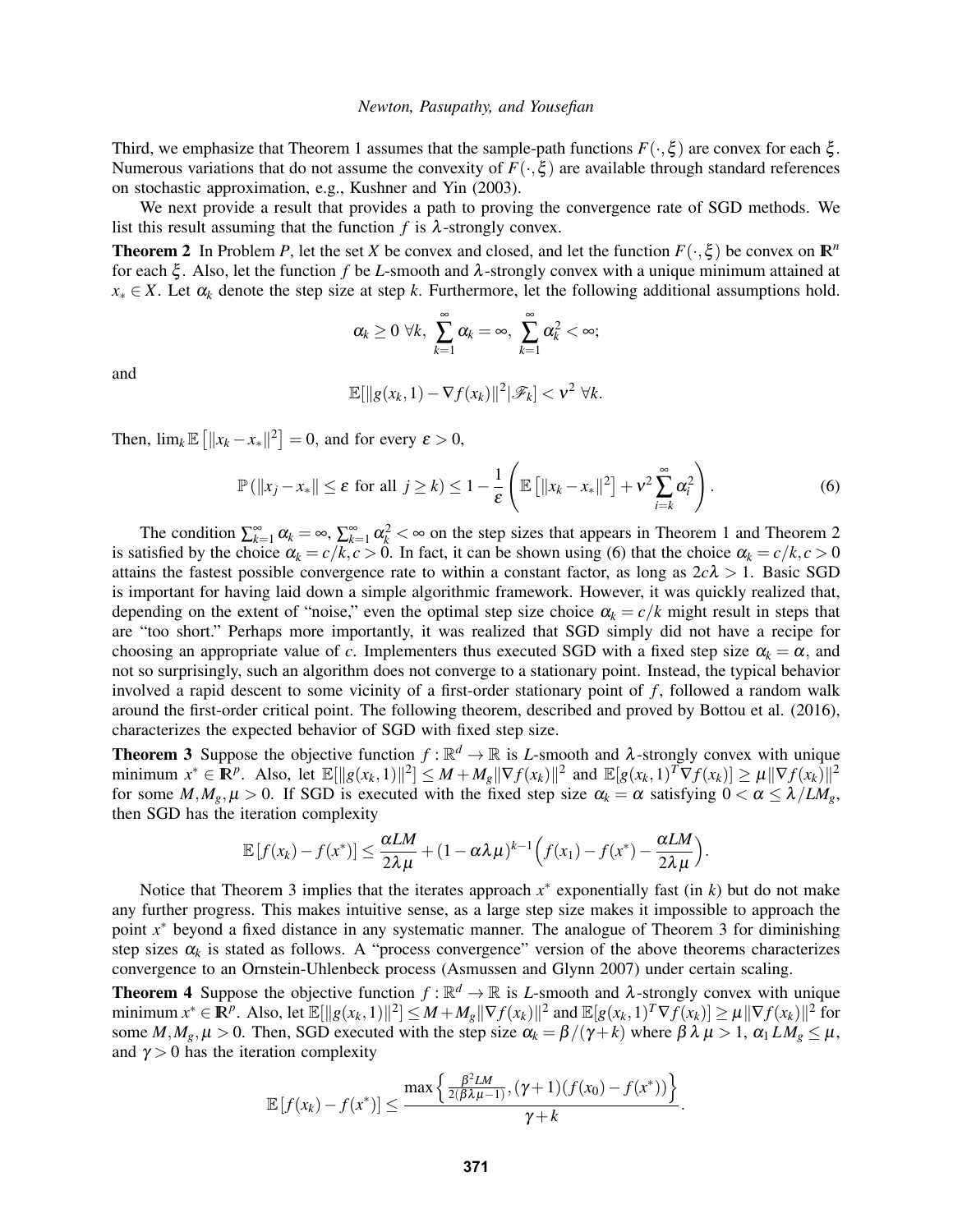As noted earlier, the complexity  $\mathcal{O}(1/k)$  reported by Theorem 4 is optimal "to within a constant" (see Section 3.5). Unfortunately, however, such optimality does not guarantee good practical performance especially since its choice in basic SGD takes no cognizance of the initial optimality gap  $f(x_0) - f(x^*)$ . In other words, a poor starting point  $x_0$  demands a large  $\beta$  while a good starting point will probably benefit more from a small β. Also notice from Theorem 4 that the ratio  $L/\lambda$ , called the condition number of the function *f*, decides the complexity in a crucial way, echoing the deterministic gradient method (Nesterov 2004). Large  $L/\lambda$  values imply poor conditioning and, therefore, more opportunity for SGD to take steps that are not productive in the sense of decreasing the objective function value.

### 3.2 Mini-batch SGD

Recall that the context of Problem *P* is such that we have access only to "noisy" gradients. This implies then, roughly speaking, that more noise in the observations should lead to more unproductive steps by SGD, leading one to wonder if there are benefits to using larger samples at each iteration. In other words, instead of just using  $g(X_k, 1)$ , we could employ a *mini-batch* SGD, where at each iteration we use a sample average of *m* noisy gradients. Specifically, mini-batch SGD is the basic SGD iteration that uses the gradient approximation  $g(X_k; m)$ . A basic version of the mini-batch algorithm appears as Algorithm ??.

- 1: Initialize  $x_0$
- 2: Choose batch size  $m \in \mathbb{N}$
- 3: Generate  $\xi_i$ ,  $i = 1, 2, ..., m$  independently and construct  $g(X_k, m)$
- 4: Set  $X_{k+1} \leftarrow \prod_X (X_k \alpha_k g(X_k, m))$
- 5: Go to Step 3

Figure 2: Mini-Batch SGD algorithm (Algorithm 2).

Given Theorem 4, the complexity of the mini-batch algorithm, easy to guess, is

$$
\varepsilon_k \leq \frac{\max\left\{\frac{\beta^2 LM}{2m(\beta c\mu-1)},(\gamma+1)(f(x_0)-f(x^*))\right\}}{\gamma+k}.
$$

It should be noted that while the mini-batch SGD is used widely, it is of little value over and above basic SGD when the mini-batch size *m* is not chosen based on any available information on the constant *M*. Practical implementations will usually involve a pilot run intended to obtain a rough sense of *M*, followed by an appropriate choice of *m*. In fact, most practical implementations of mini-batch SGD involve some sort of manual updating of the mini-batch size *m*. As noted by Bottou et al. (2016), the real advantages of mini-batch SGD are in a distributed or parallel computing context, where the massive parallelism of the mini-batch average computation can be exploited.

# 3.3 SGD with Dynamic and Adaptive Sampling

A key issue that governs efficiency of SGD is the extent of sampling to obtain gradient estimates. The rudimentary SGD, outlined in Section 3.2, leans on one extreme, where a gradient estimate is obtained using exactly one observation during each iteration. That is, the sample size during each iteration of SGD is set to unity. The mini-batch SGD, also outlined in Section 3.2, is an attempt to correct inefficiencies in SGD due to the choice of the sample size, sets the sample size during each iteration to  $m > 0$ , where m is some fixed positive integer that needs to be chosen.

A natural question to ask in response to the strategy adopted in mini-batch SGD pertains to *dynamic* and *adaptive* sampling. Specifically, why should the sample size be fixed across iterations? Why not choose sample sizes in response to the proximity to a critical point? Dynamic sampling methods implicitly ask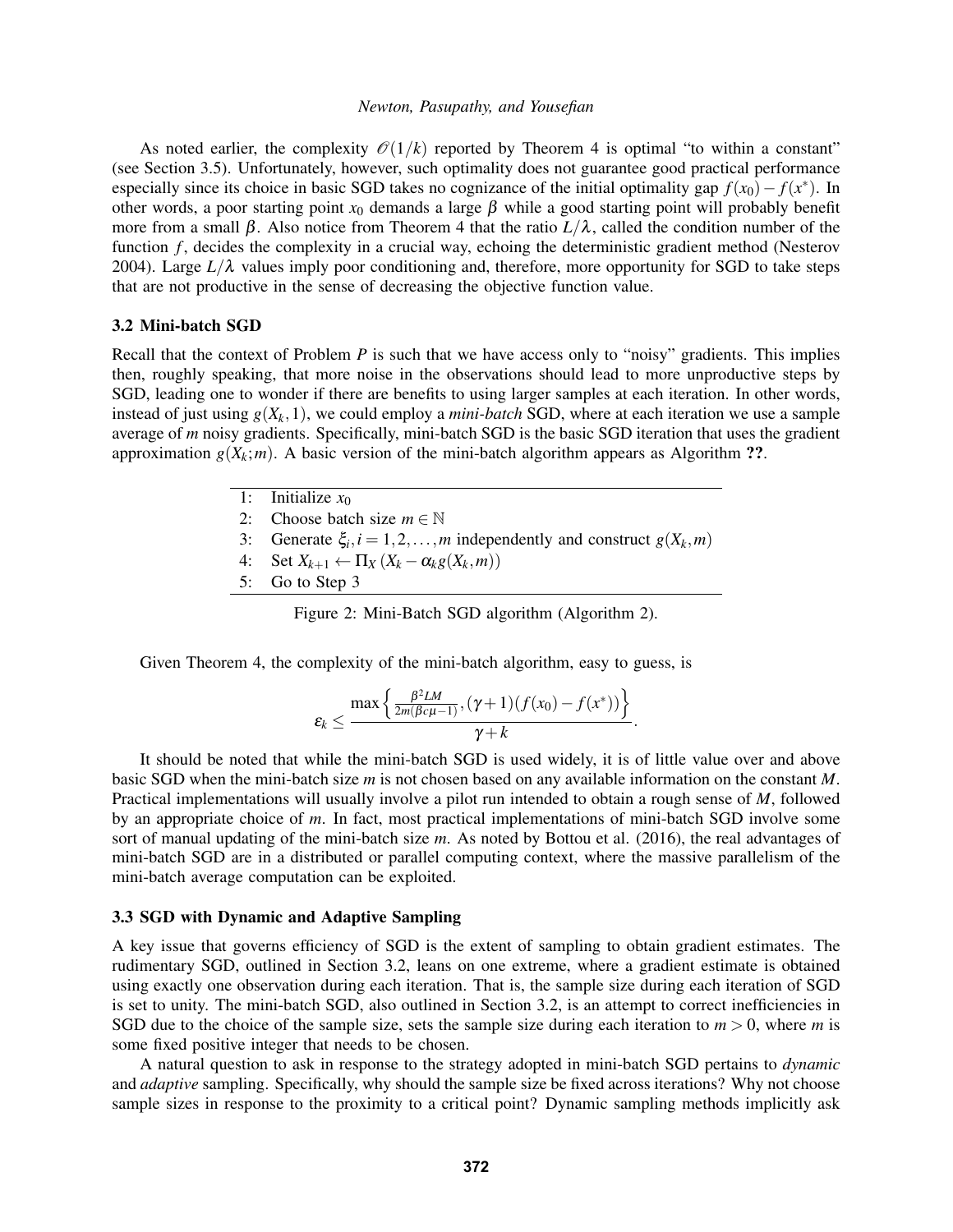**Require:** Initial iterate  $w_0$ , initial sample  $\mathscr{S}_0$ , and constant  $\theta \in (0,1)$ . set  $k = 0$ repeat compute  $d_k = \nabla J_{\mathscr{S}_k}(w_k)$ set steplength  $\alpha_k$  (using line search or as a fixed step) set  $k = k + 1$ choose  $\mathscr{S}_k$  such that  $|\mathscr{S}_k| = |\mathscr{S}_{k-1}|$ compute sample variance until a convergence condition is satisfied.

Figure 3: Dynamic Sampling Gradient Algorithm (Algorithm 3).

these questions and use a pre-specified sequence of sample sizes  ${m_k}$  across SGD iterations. The sample sizes generally diverge, that is,  $m_k \to \infty$  as  $k \to \infty$ , to reflect the need for better estimation as the iterates tend closer to a critical point.

Remark 1 The phrases *adaptive sampling* (Hashemi et al. 2018; Hashemi et al. 2014; Bollapragada et al. 2018), *dynamic sampling* (Byrd et al. 2012), *variable sample size* (Deng and Ferris 2009; Homem-de-Mello 2003), and *retrospective approximation* (Chen and Schmeiser 2001; Pasupathy 2010; Pasupathy and Schmeiser 2009) have all been used in the literature to reflect similar if not identical ideas. In this paper, we have been careful to use only the two phrases *dynamic sampling* and *adaptive sampling*. The former phrase is used to describe a sampling strategy in SGD iterations that uses a fixed sequence of sample sizes that is a function of the iteration number. Adaptive sample sizes, by contrast, do not use a pre-determined sequence; the sample sizes are instead determined "on the fly" and are a function of the observed algorithm trajectory. Adaptive sample sizes are thus random while dynamic samples sizes are fixed.

Discounting the ideas of retrospective approximation (Pasupathy 2010; Kim et al. 2015) and variable sample sizing (Deng and Ferris 2009; Homem-de-Mello 2003; Bayraksan and Morton 2009) that have been detailed in other contexts, the earliest mention of dynamic sampling appears to be in Bertsekas and Tsitsiklis (1996). This idea is developed to a fuller extent in Byrd et al. (2012) and Friedlander and Schmidt (2012). In Byrd et al. (2012), for instance, the Dynamic Sampling Gradient Algorithm (see Figure 3) is presented where the sample size *m<sup>k</sup>* during the *k*th iteration of the SGD iteration is obtained as the smallest sample size such that the estimated standard error of the estimated gradient is no more than the product of a constant  $\theta$  and the norm of the estimated gradient. This sample sizing rule is formally stated as

$$
m_k = \arg\inf \left\{ |\mathcal{S}| : \frac{\sqrt{\|\widehat{\text{Var}}(\widehat{\nabla}\ell(w_k))\|_1}}{\sqrt{|\mathcal{S}|}} \leq \theta \|\nabla J_{\mathcal{S}}\|_2 \right\},\tag{7}
$$

where S is the set of (gradient) observations sampled, the constant  $\theta \in (0,1)$ , and  $\widehat{\text{Var}}(\widehat{\nabla}\ell(w_k))$  is the sample variance of the gradient estimate  $\hat{\nabla} \ell(w_k)$  constructed from the set  $\mathscr S$  of gradient samples. The variance estimate  $\widehat{\text{Var}}(\widehat{\nabla}\ell(w_k))$  will differ depending on whether sampling is iid and whether the underlying population is assumed to be finite; hence, we have deliberately chosen to not provide an explicit expression for  $\widehat{\text{Var}}(\widehat{\nabla}\ell(w_k))$ . To reiterate, the salient feature of Algorithm 3 is the sample sizing rule (7) devised explicitly to keep the sampling error in the gradient estimate and a measure of proximity to a critical point in a fixed proportion.

The convergence and work complexity results in Byrd et al. (2012) correspond to an idealized version of Algorithm 3 that uses the simplified sampling rule

$$
m_k = \lceil a^k \rceil \text{ for some } a > 1. \tag{8}
$$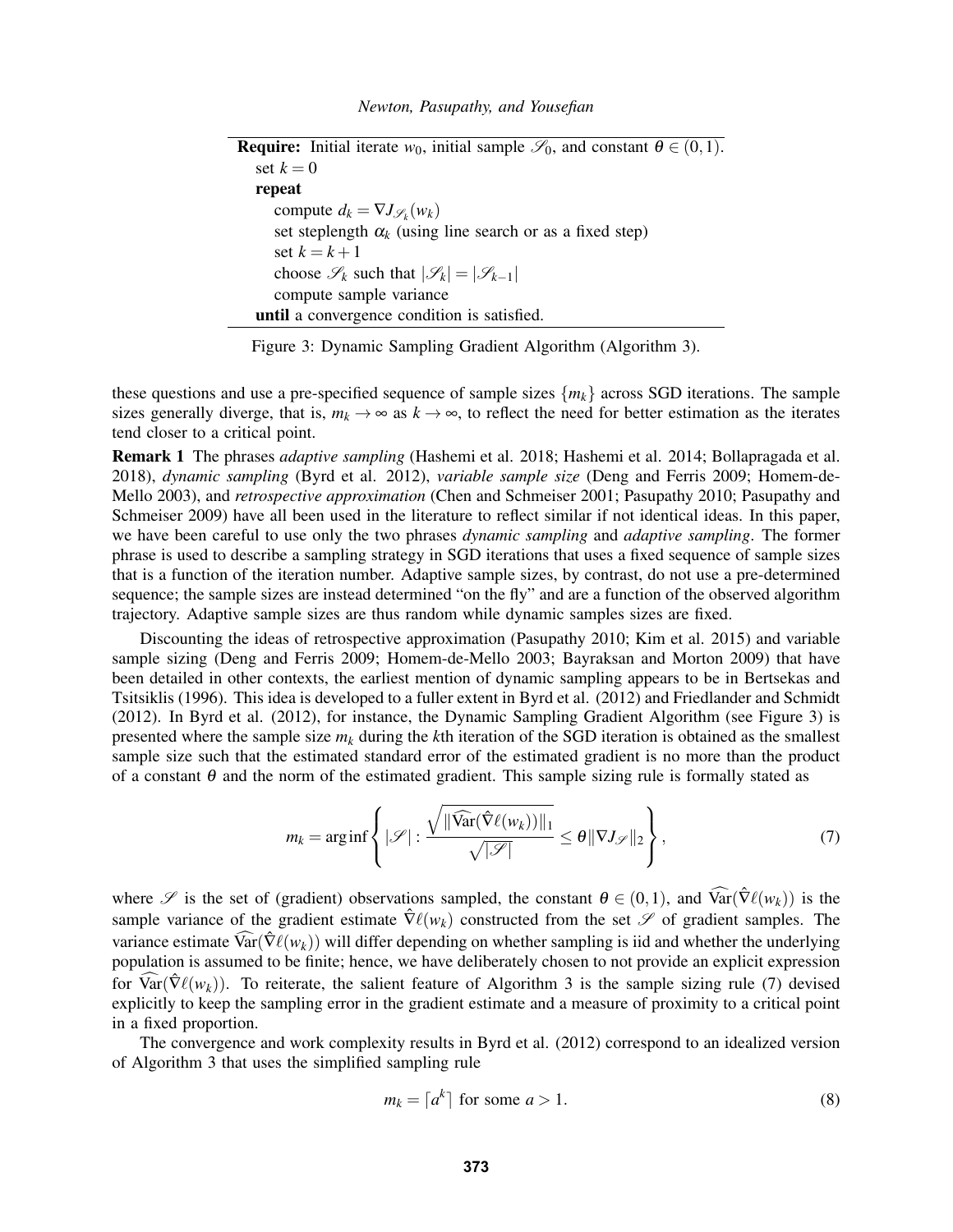instead of the adaptive sampling rule in (7). The main convergence and complexity result in Byrd et al. (2012) is as follows.

**Theorem 5** Suppose the function *f* is *L*-smooth and  $\lambda$ -strongly convex, and attains its minimum  $w^* =$  $\arg\inf_{x \in \mathbb{R}^d}$ . Then, the sequence  $\{w_k\}$  generated by Algorithm 3 implemented with the sample size rule in (8) satisfies the following.

$$
\mathbb{E}[f(w_k) - f(w^*)] \le C\rho^k \text{ for all } k \ge 1,
$$
  
where  $\rho = \max\{1 - \lambda/4L, a^{-1}\} < 1$  and  $C = \max\{f(w_0) - f(w^*), 2\sigma^2/\lambda\}.$  (9)

Also, the total number of gradient evaluations needed to obtain an  $\varepsilon$ -optimal solution, that is, a solution  $w_k$  satisfying  $f(w_k) - f(w^*) \le \varepsilon$ , is  $\mathcal{O}\left(\frac{L}{\lambda \varepsilon} \max\{f(w_0) - f(w^*), 2\sigma^2/\lambda\}\right)$ .

Three aspects of Theorem 5 are important. First, the theorem is proved for smooth and strongly convex functions. As we shall see, the corresponding complexity will be higher without the guaranteed presence of strong convexity. Second, afforded by structural conditions on  $f$ , the result holds for all  $k > 1$  unlike typical results that one tends to see in the literature on stochastic approximation (Kushner and Yin 2003). Third, Theorem 5 assumes that a fixed sample-size sequence  $m_k = \lceil a^k \rceil$  for some  $a > 1$  is in effect.

As noted earlier, Theorem 5 pertains to an idealized version of Algorithm 3 that uses a fixed sample-size sequence. For effective implementation, Byrd et al. (2012) suggest using Algorithm 3 with the adaptive sampling rule in (7) but with the direction-finding Step 3 of Algorithm 3 augmented with a Hessian through the Newton-CG method, and the steplength  $\alpha_k$  in Step 4 of Algorithm 3 obtained using a line search that satisfies the Wolfe conditions (Nocedal and Wright 2006). Two issues are noted as especially important when incorporating the Hessian into the direction finding step of Algorithm 3. First, to avoid excessive sampling, the sample size used for constructing the Hessian is such that it is retained at a constant factor *R* of the sample size obtained from the sampling rule in (7). Second, the Hessian should not be computed explicitly; instead, using what is called the Hessian-free *conjugate gradient* method (Nocedal and Wright 2006), a Hessian vector product is formed and incorporated directly. The "implementable" version of Algorithm 3 is listed as Algorithm 5.2 and Algorithm 5.1 in Byrd et al. (2012).

Along the same lines as the idealized variant of Algorithm 3, Friedlander and Schmidt (2012) propose what is called an *incremental gradient* method. There, the growth condition on the sample sizes  $m_k$  is specified indirectly, through an appropriate condition on the expected rate at which the error in the gradient estimate decays to zero. For example, Friedlander and Schmidt (2012) prove the result on the behavior of SGD's iterates presented in the following theorem.

**Theorem 6** Suppose the objective function *f* in Problem (*P*) is *L*-smooth and  $\lambda$ -strongly convex. Let

$$
x_{k+1} = x_k - \alpha_k g(x_k, m_k), \qquad k = 0, 1, 2, \dots
$$
 (10)

where  $m_k$  is such that  $B_k := \mathbb{E}[\Vert g(x_k, m_k) - \nabla f(x_k) \Vert^2]$  satisfies

$$
\lim_{k\to\infty}\frac{B_{k+1}}{B_k}\leq 1.
$$

Then, for any  $\varepsilon > 0$ ,

$$
\mathbb{E}[f(x_k) - f(x^*)] \le (1 - \lambda/L)^k [f(x_0) - f(x^*)] + \mathcal{O}(C_k),
$$
\n(11)

where  $C_k = \max\{B_k, (1 - \lambda/L + \varepsilon)^k\}.$ 

A particular construction of the sequence  ${B_k}$  (albeit one that depends on a few unknown constants) is also presented in Friedlander and Schmidt (2012) to ensure that the upper bound in (11) converges at a linear rate. An implementable version of the recursion in (10) that incorporates a Hessian approximation via limited-memory BFGS (Nocedal and Wright 2006), and a step-length obtained on the basis on a line search with the Armijo condition (Nocedal and Wright 2006) is recommended in Friedlander and Schmidt (2012).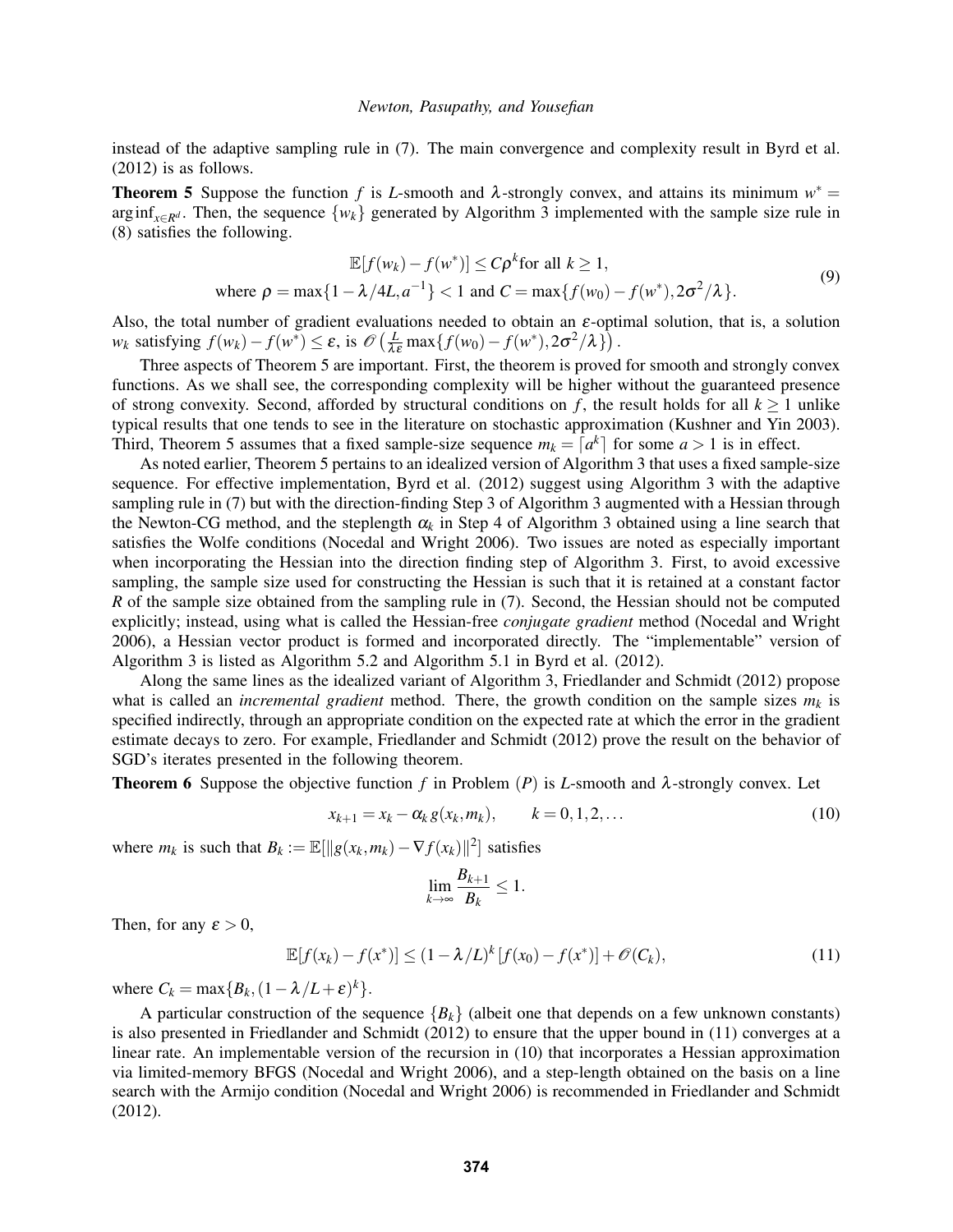### 3.4 Iterate-Averaging Methods

To motivate iterate-averaging as a general idea, as was noted in Section 3.2, the basic SGD is optimal for *L*-smooth, *c*-strongly convex functions *f* with the step size choice  $\alpha_k = \theta/k$ , whenever  $\theta > (2c)^{-1}$ . Hence, as lucidly illustrated by Nemirovski et al. (2009), if we execute SGD on the *L*-smooth, *c*-strongly convex function  $f(x) = x^2/10$  with  $\alpha_k = \theta/k$  and  $\theta > (2c)^{-1} = 2.5$ , the resulting iterations will exhibit the optimal complexity rate  $\mathcal{O}(k^{-1})$ . However, if  $\theta = 1$ , it can be shown using simple algebra that the resulting complexity rate deteriorates to  $\mathcal{O}(k^{-0.2})$ . In other words, shorter steps  $\alpha_k = k^{-1}$  resulting from any mis-estimation of the strong convexity constant *c* causes significant degradation in performance, as compared to the optimal complexity  $\mathcal{O}(k^{-1})$ . Such degradation can become even more pronounced when the underlying function is not strongly convex, as demonstrated through another example by Nemirovski et al. (2009).

Our illustration of the behavior of basic SGD on the function  $f(x) = x^2/10$  is meant to convey the idea that step sizes cannot be chosen "too short" if the optimal complexity is to be guaranteed. However, "long steps" have been known to make SGD's trajectory "more noisy" (Nemirovski et al. 2009). Iterate-averaging is a technique that is intended as a balance between these extremes. Loosely speaking, iterate-averaging allows for using long steps within the basic SGD iteration, but then averages the resulting iterates offline, to account for the increased "noise" in the iterates. The general structure for such iterate-averaged SGD (for first-order oracles) is

$$
x_{k+1} = x_k - \alpha_k g(x_k, 1);
$$
  

$$
\tilde{x}_{k+1} = \frac{1}{k+1} \sum_{i=1}^{k+1} x_i k = 0, 1, 2, ....
$$
 (12)

Iterate-averaging as an idea first seems to have appeared in Nemirovski and Yudin (1983) for a setting more general than Euclidean spaces, but was developed further by Polyak and Juditsky (1992) and by Nemirovski et al. (2009). A precise complexity rate result for the iterates resulting from (12) is given by Polyak and Juditsky (1992), and is stated here in a slightly modified form.

Theorem 7 (Polyak and Juditsky, 1992) Let the function *f* be *L*-smooth, twice differentiable, and *c*-strongly convex with a unique minimum attained at  $x^*$ . Let  $B(x)$  denote the  $p \times p$  matrix of second derivatives of  $f$  at  $x \in \mathscr{D}$ . Let the noise process  $\mathbf{\varepsilon}_k = G(x_k) - \nabla f(x_k)$  satisfy  $\mathbb{E}[\varepsilon_k|\mathscr{F}_{k-1}] = 0$  and  $\mathbb{E}[\|\varepsilon_k\|^2|\mathscr{F}_{k-1}] + \|\nabla f(x_k)\|^2 \le$  $K_2(1 + ||x_{k-1}||^2)$  almost surely for some  $K_2 > 0$ . Also, let  $\mathbb{E}[\varepsilon_k \varepsilon_k^T | \mathscr{F}_{k-1}] \stackrel{p}{\to} S$ , where *S* is a positive definite matrix. Let the step size sequence  $\alpha_k = \alpha k^{-\beta}$ , where  $1/2 < \beta < 1$ . Then,  $\tilde{x}_{k+1} \to x^*$  almost surely, and √  $\overline{k}(x_k - x^*) \stackrel{d}{\rightarrow} N(0, V)$ , where  $V = B(x^*)^{-1}S(B(x^*)^{-1})^T$ .

The crucial point to note about Polyak and Juditsky's iterate-averaging is that the convergence rate characterized in Theorem 7 is the best possible in an information-theoretic sense (see Section 3.5). And, this best rate, crucially dependent on the second derivative of the function  $f$  at the point  $x^*$ , is attained with no explicit estimation of the second-derivative (Hessian) matrix. Iterate-averaging and dynamic adaptive sampling methods are intimately connected and essentially do the same thing, but in different ways. The question of when to start averaging in iterate-averaging methods is a question of great practical importance about which little is currently known.

As noted earlier, a popular and general SGD technique that averages iterates akin to (12) is what has been called mirror descent (Nemirovski and Yudin 1983; Nemirovski et al. 2009). Apparently, mirror descent was introduced as a generalization of the gradient descent iteration for non-Euclidean spaces, where the  $x_k$  iterate and the gradient  $\nabla f(x_k)$  may not be in the same space, thus rendering an iteration such as  $x_k - \gamma \nabla f(x_k)$  meaningless. To understand mirror descent, let's restrict our brief discussion here to a compact convex set  $X \subset \mathbb{R}^d$  equipped with an arbitrary norm  $\|\cdot\|$ , even though mirror descent is designed for non-Euclidean spaces. The idea of mirror descent is simple in principle. Since an iteration such as  $x_k - \gamma \nabla f(x_k)$  is meaningless, mirror descent performs the SGD iteration on the dual space, inverts back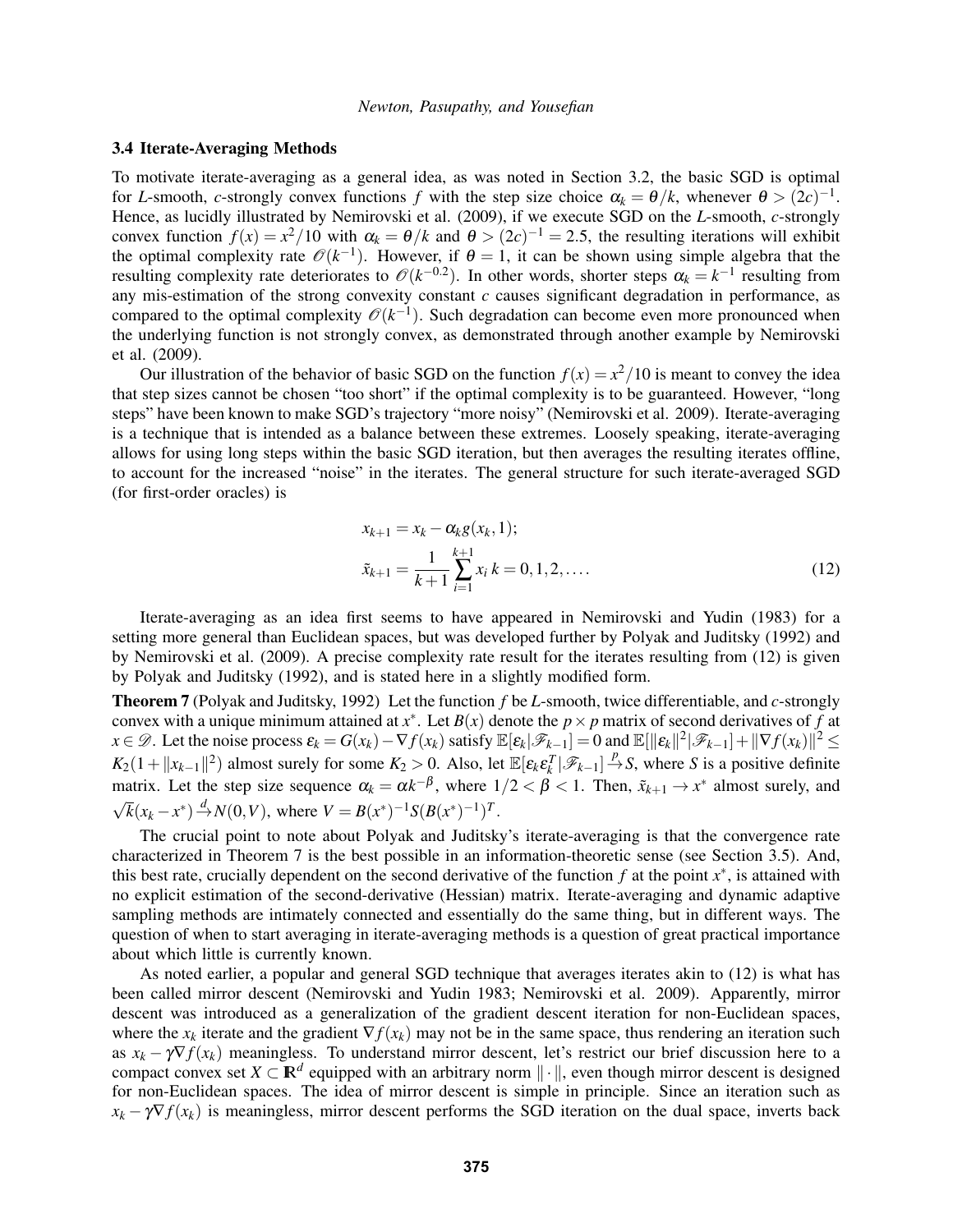to the primal space, and then projects to the original space *X* to ensure feasibility. To make this operation precise, mirror descent defines a mirror map  $\Phi : \mathscr{D} \to \mathbb{R}$  that is strictly convex and differentiable, has the gradient taking all possible values in  $\mathbb{R}^d$  and diverging on the boundary of  $\mathscr{D}$ , that is,  $\lim_{x\to\partial\mathscr{D}}||\nabla\Phi(x)|| = \infty$ . The domain  $\mathscr{D}$  of the mirror map is such that the original set *X* is a subset of its closure. Several example mirror maps have been presented; see for example Section 4.3 in (Bubeck 2015). Also, the Bregman divergence

$$
D_{\Phi}(x, y) = \Phi(y) - \Phi(x) - \nabla \Phi(x)^{T} (y - x)
$$

is used to accomplish the projection

$$
\Pi_X^{\Phi}(y) := \arg\min D_{\Phi}(x, y)
$$

in the primal space *X*. Given an iterate  $x_k$ , mirror descent first obtains the image  $\Phi(x_k)$  of  $x_k$  through the mirror map  $\Phi(\cdot)$ , then performs the gradient step  $\Phi(x_k) - \alpha_k \nabla g(x_k, m)$  to obtain the image  $\nabla \Phi(y_{k+1})$  in the dual space, and inverts  $\nabla \Phi(y_{k+1})$  to obtain  $y_{k+1}$ , which is finally projected back into the primal space. Formally, the iteration is written as

$$
\nabla \Phi(y_{k+1}) = \nabla \Phi(x_k) - \alpha_k g(x_k, m)
$$

$$
x_{k+1} \in \Pi_X^{\Phi}(y_{k+1}).
$$

The "returned solution"  $\tilde{x}_i^k$  after *k* steps, obtained by "non-uniform averaging" of the iterates  $x_i, x_{i+1}, \ldots, x_k$ , is given as

$$
\tilde{x}_i^k = \frac{\sum_{t=i}^k \gamma_t x_t}{\sum_{t=i}^k \gamma_t};
$$
\n
$$
\gamma_t = \frac{\theta D_{\Phi, X} \sqrt{\alpha}}{M_* \sqrt{t}}, \quad t = 1, 2, \dots, k
$$

where  $\theta > 0$  is a chosen constant, the diameter

$$
D_{\Phi,X} = \sqrt{2} \sup_{x \in X^o, z \in X} \left( \Phi(z) - \Phi(x) - \nabla \Phi(z)^T (x - Z) \right)^{1/2},
$$

the constant  $\alpha$  is the strong-convexity parameter of the function  $\Phi$ , and  $M_* \ge \sup_{x \in X} \mathbb{E} \left[ ||g(x, m)||_*^2 \right]$ .

As is noted by Nemirovski et al. (2009), mirror descent results in a convergence rate that is robust with respect to mis-estimation of the strong convexity parameter of the function *f*. The main complexity result for mirror descent given by them is

$$
\mathbb{E}\left[f(\tilde{x}_i^k) - f(x^*)\right] \le \frac{D_{\Phi,X}M_*}{\sqrt{\alpha k}} \left[\frac{2}{\theta}\frac{k}{k-i+1} + \frac{\theta}{2}\sqrt{\frac{k}{i}}\right].\tag{13}
$$

It can be observed that the convergence rate as implied by (13) is not optimal for smooth functions, but the rate implied by (13) is optimal for non-smooth functions.

### 3.5 Optimal SGD Methods

By *optimal methods* we mean SGD variants that achieve the fastest achievable convergence rate. More precisely, it was shown by Tsybakov and Polyak (1990) that when Problem *P* has a unique solution  $x^*$ , any linear recursive estimation procedure used on Problem *P* satisfies

$$
\mathbb{E}\left[ (X_k - x^*)(X_k - x^*)^T \right] \ge V k^{-1} + o(k^{-1}),\tag{14}
$$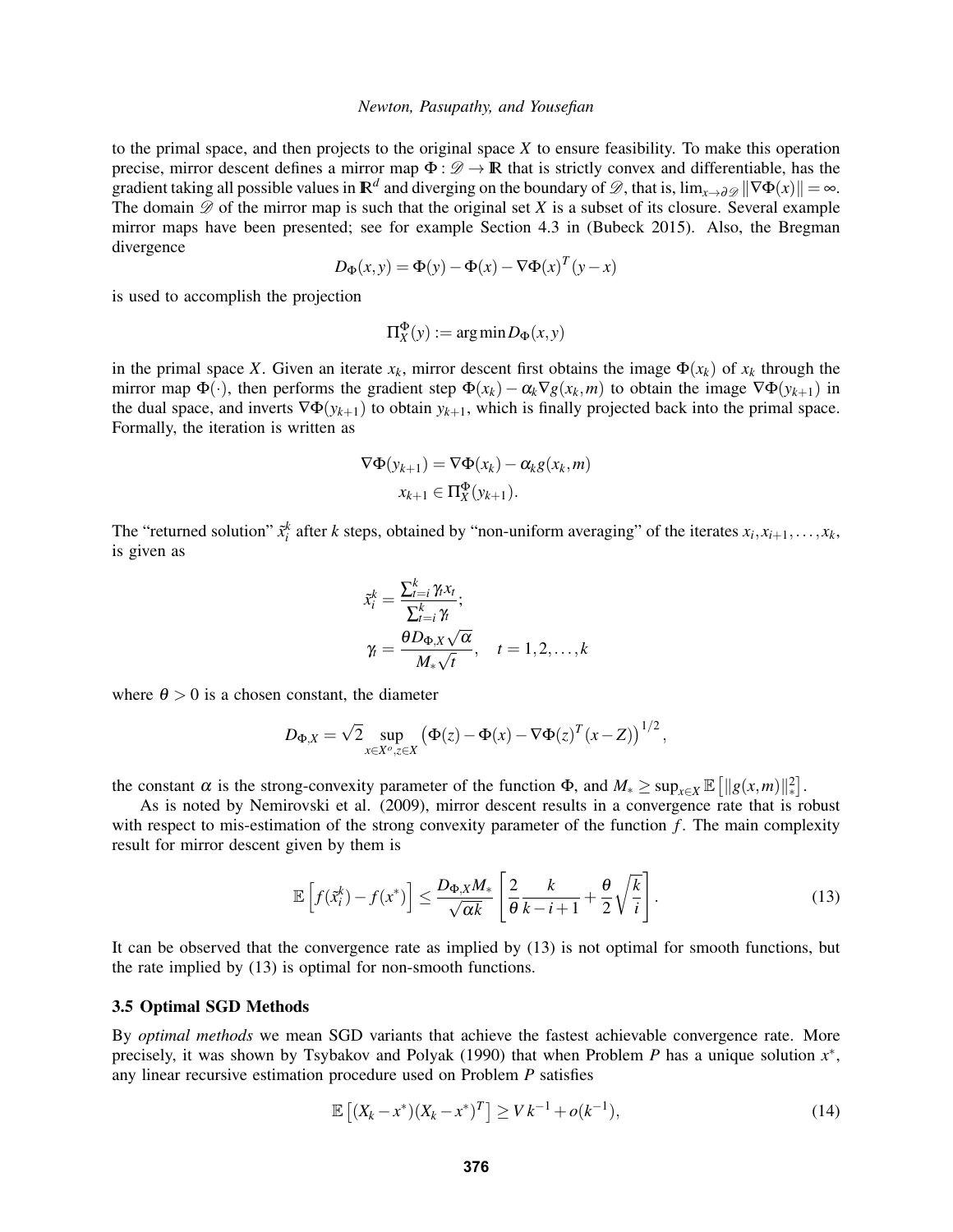where  $V = B(x^*)^{-1}S(B(x^*)^{-1})^T$  and  $B(x^*)$  is the matrix of second derivatives (Hessian) at  $x^*$  and where for two  $p \times p$  matrices *A* and *B*,  $A \geq B$  means  $A - B$  is positive definite. Hence, any procedure that attains the bound in (14) has been deemed *optimal*. For example, the iterate-averaging procedures (Polyak and Juditsky 1992) outlined in Section 3.3, and some of their precursors (Venter 1967; Fabian 1968), attain the bound in (14) and are, hence, thought to be optimal. Of course, the bound in (14) is a lower bound and not always attainable, as happens when the underlying function *f* is non-smooth.

For optimizing non-smooth (expectation) functions over the compact convex set  $X \subset \mathbb{R}^p$ , the bound analogous to (14), given by Nemirovski and Yudin (1983), is stated as follows. Suppose *f* is a convex and Lipschitz-continuous function satisfying  $|f(x) - f(y)| \le M ||x - y||$ ,  $\forall x, y \in X$ , and denote  $f^* := \inf_{x \in X} f(x)$ . Then, for  $p \geq \mathcal{O}(1)k$  where  $\mathcal{O}(1)$  is a universal constant,

$$
\mathbb{E}\left[f(X_k)-f^*\right] \ge \mathcal{O}(1)Mk^{-1/2}.\tag{15}
$$

The mirror descent iterate-averaging method (Nemirovski et al. 2009), outlined in Section 3.3, attains the bound in (15).

Another interpretation of optimality comes from statistics. The famous Cramer-Rao bound implies that ´ a lower bound for any unbiased estimator  $T(Y_1, Y_2, ..., Y_n)$  of  $\theta^* \in \mathbb{R}^p$  constructed using random copies  $Y_1, Y_2, \ldots, Y_n$  (not necessarily independent) of a random vector *Y* having density  $g(\cdot; \theta^*)$  satisfies, under certain simple regularity conditions (Casella and Berger 2002, pp. 335) on *g*, that

$$
\text{Var}(T(Y_1, Y_2, \dots, Y_n)) \ge I(\theta^*)^{-1}; \ I(\theta^*) = -\left(\mathbb{E}\left[\frac{\partial}{\partial \theta^2} \sum_{i=1}^n \log g(Y_i; \theta)\right]\right),\tag{16}
$$

where the matrix  $I(\theta)$  is called the Fisher information matrix at  $\theta$ .

To interpret (16) in the context of the current tutorial, suppose the objective function *f* is strongly convex and twice-differentiable. Then, any unbiased estimator of  $x^*$  that is constructed from  $k$  iid observations of the zero gradient at *x* <sup>∗</sup> necessarily has variance that exceeds the right-hand side of (16), which in turn can be shown to coincide with  $V k^{-1}$  appearing in (14). It is in this sense that the iterate-averaging procedures (Polyak and Juditsky 1992) outlined in Section 3.3, and some earlier methods (Venter 1967; Fabian 1968) placing additional stringency are said to be efficient. Of course, the question of whether there exist biased estimators having mean squared errors lower than the right-hand side of (16) can be answered to be negative except in pathological conditions on the dependence structure of the sample-paths. We are aware of no analogues to (16) in the non-smooth and non-strongly convex contexts.

In Table 1, we list optimal algorithms for different contexts. The algorithm by Polyak and Juditsky and the mirror-descent algorithm are iterate-averaging algorithms discussed in Section 3.3. The RSAG algorithm of Ghadimi and Lan (2013) is an accelerated gradient descent algorithm that is not discussed in this tutorial; neither are methods for non-convex stochastic optimization. The optimal bound for the smooth non-convex context is not known.

Table 1: Optimal algorithms for various contexts.

|               | Non-Convex | Convex         | <b>Strongly Convex</b> |
|---------------|------------|----------------|------------------------|
| <b>Smooth</b> |            | <b>RSAG</b>    | Polyak and Juditsky    |
| Non-Smooth    |            | Mirror-Descent | Mirror-Descent         |

### 4 CONCLUDING REMARKS

Solutions to the stochastic optimization problem as posed in Problem *P* lie at the heart of many machine learning and big data settings. Modern variants of SGD form the principal solutions to Problem *P*, and over the last two decades, impressive progress has been made in gaining a deeper understanding of the behavior of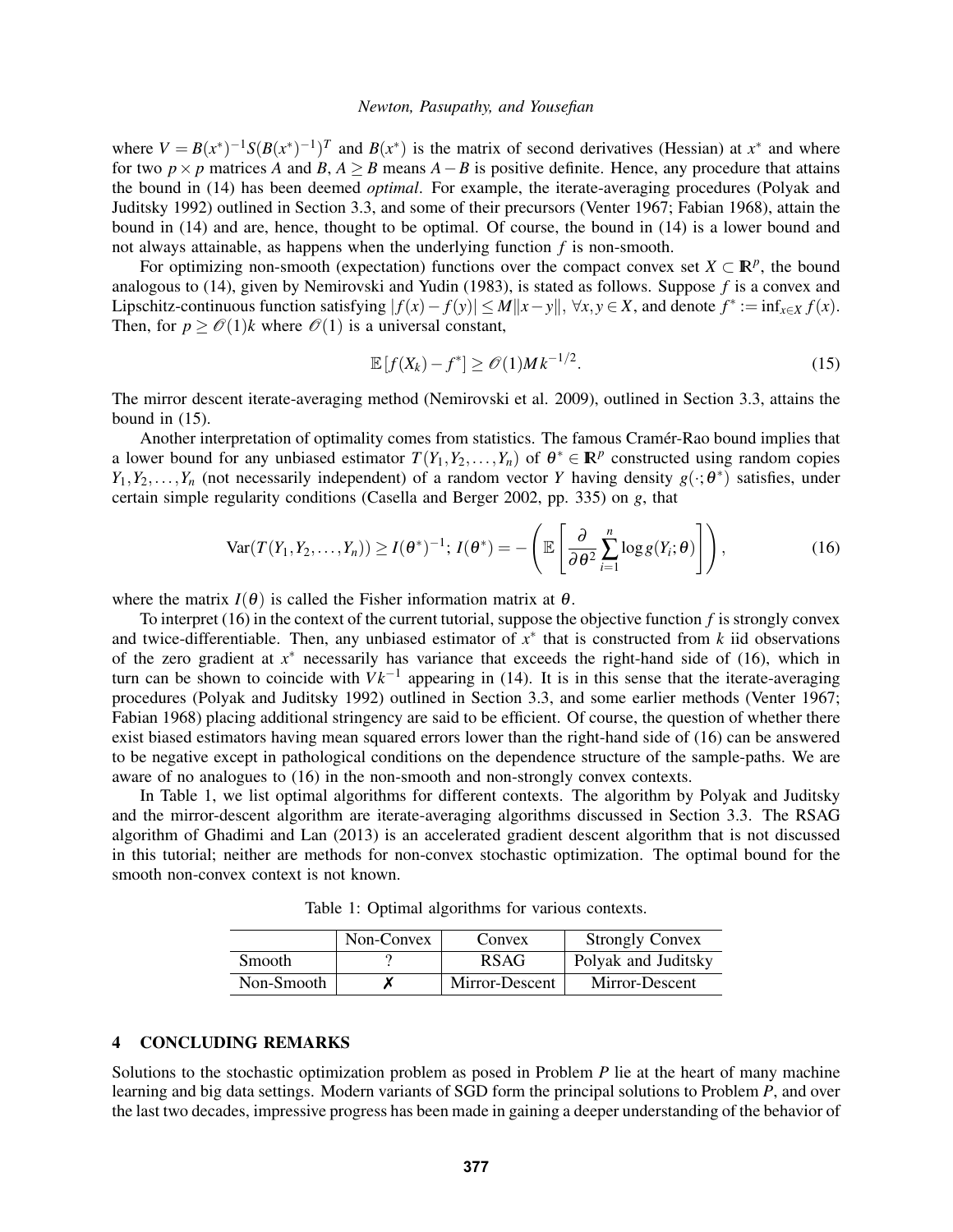these algorithms, especially in terms of their complexity rates and their practical performance. Perhaps more importantly, there has been a proliferation of (sometimes dramatic) examples where difficult classification and image processing problems modeled using deep learning have been solved quite satisfactorily using one of the variants outlined in this tutorial. As of this writing, a search is on for an effective way to use second-order information within these variants.

## **REFERENCES**

Asmussen, S., and P. W. Glynn. 2007. *Stochastic Simulation: Algorithms and Analysis*. New York: Springer. Bandeira, A. S., K. Scheinberg, and L. N. Vicente. 2014. "Convergence of Trust-Region Methods Based

- on Probabilistic Models". *SIAM Journal on Optimization* 24(3):1238–1264.
- Bayraksan, G., and D. P. Morton. 2009. "A Sequential Sampling Procedure for Stochastic Programming". *Operations Research* 59(4):898–913.
- Bertsekas, D., and J. Tsitsiklis. 1996. *Neuro-dynamic Programming*. Cambridge, Massachusetts: Athena Scientific.
- Bollapragada, R., R. Byrd, and J. Nocedal. 2018. *Adaptive Sampling Strategies for Stochastic Optimization*. https://arxiv.org/pdf/1710.11258.pdf, accessed July 10, 2018.
- Borkar, V. S. 1997. "Stochastic Approximation with Two Time Scales". *Systems and Control Letters* 29:291– 294.
- Bottou, L., F. Curtis, and J. Nocedal. 2016. *Optimization Methods for Large-Scale Machine Learning*. https://arxiv.org/abs/1606.04838, accessed July 10, 2018.
- Bubeck, S. 2011. "Introduction to Online Optimization". https://www.microsoft.com/en-us/research/ wp-content/uploads/2017/01/BubeckLectureNotes.pdf, accessed July 10, 2018.
- Bubeck, S. 2015. "Convex Optimization: Algorithms and Complexity". *Foundations and Trends in Machine Learning* 8(3–4):231–358.
- Byrd, R. H., G. M. Chin, J. Nocedal, and Y. Wu. 2012. "Sample Size Selection for Optimization Methods for Machine Learning". *Mathematical Programming, Series B* 134:127–155.
- Casella, G., and R. L. Berger. 2002. *Statistical Inference*. 2nd ed. Pacific Grove, CA: Duxbury.
- Chang, K., J. Hong, and H. Wan. 2013. "Stochastic Trust-Region Response-Surface Method (STRONG) A New Response-Surface Framework for Simulation Optimization". *INFORMS Journal on Computing* 25(2):230–243.
- Chen, H., and B. W. Schmeiser. 2001. "Stochastic Root Rinding via Retrospective Approximation". *IIE Transactions* 33(3):259–275.
- Chen, R., M. Menickelly, and K. Scheinberg. 2016. "Stochastic Optimization Using a Trust-Region Method and Random Models". *Mathematical Programming* 169(2):447–487.
- Defazio, A., F. Bach, and S. Lacoste-Julien. 2014. *SAGA: A Fast Incremental Gradient Method With Support for Non-Strongly Convex Composite Objectives*. https://arxiv.org/pdf/1407.0202v3.pdf, accessed July 10, 2018.
- Deng, G., and M. C. Ferris. 2009. "Variable-number Sample-path Optimization". *Mathematical Programming* 117(1–2):81–109.
- Duchi, J., E. Hazan, and Y. Singer. 2011. "Adaptive Subgradient Methods for Online Learning and Stochastic Optimization". *Journal of Machine Learning Research* 12:2121–2159.
- Fabian, V. 1968. "On Asymptotic Normality in Stochastic Approximation". *Annals of Mathematical Statistics* 39:1327–1332.
- Friedlander, M., and M. Schmidt. 2012. "Hybrid Deterministic-Stochastic Methods for Data Fitting". *SIAM Journal on Scientific Computing* 34(3):A1380–A1405.
- Ghadimi, S., and G. Lan. 2013. "Stochastic First- and Zeroth-Order Methods for Nonconvex Stochastic Programming". *SIAM Journal on Optimization* 23(4):2341–2368.
- Glasserman, P. 2004. *Monte Carlo Methods in Financial Engineering*. New York: Springer.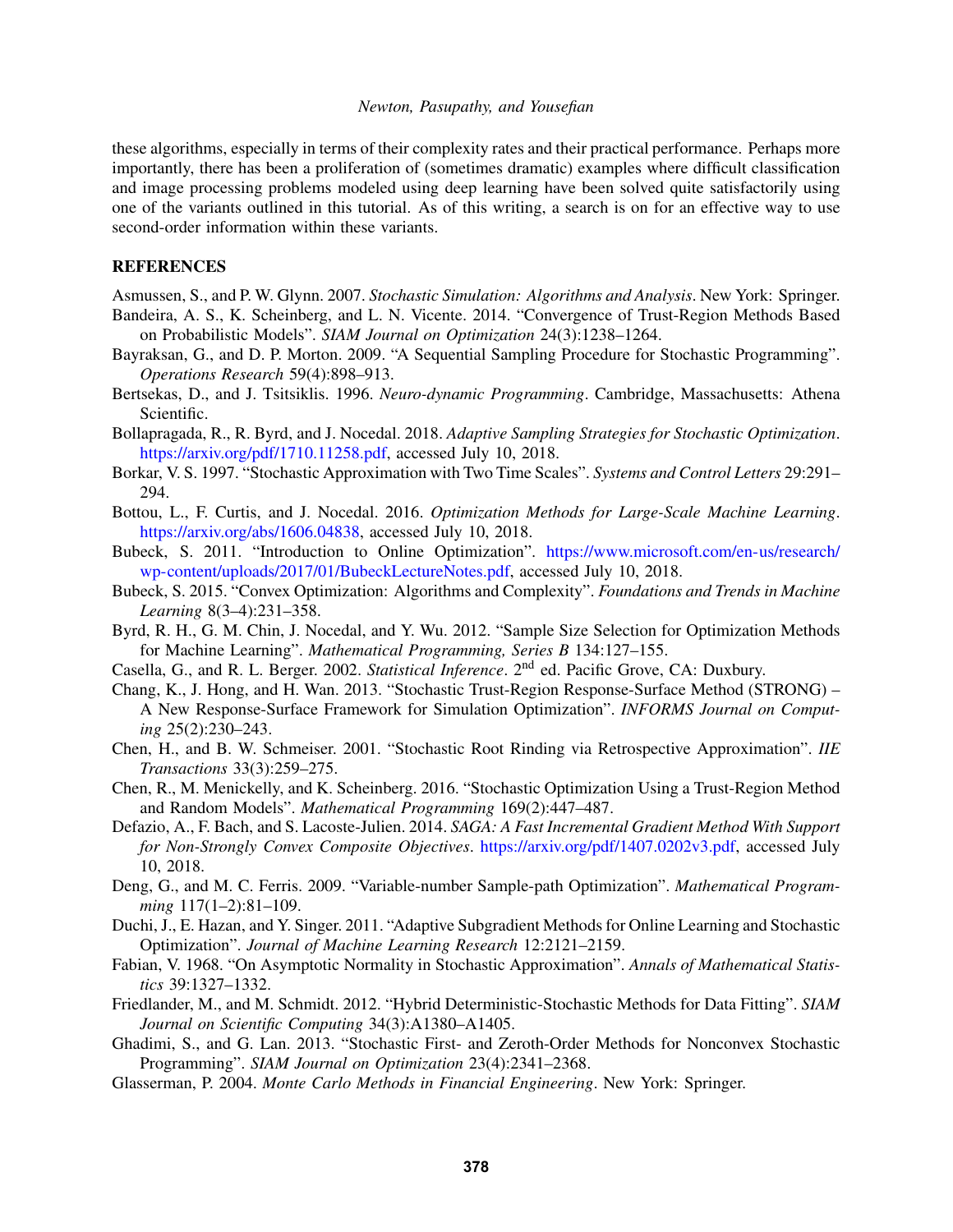- Hashemi, F., S. Ghosh, and R. Pasupathy. 2014. "On Adaptive Sampling Rules for Stochastic Recursions". In *Proceedings of the 2014 Winter Simulation Conference*, edited by A. Tolk et al., 3959–3970. Piscataway, New Jersey: IEEE.
- Hashemi, F., R. Pasupathy, and M. R. Taaffe. 2018. "The Adaptive Sampling Gradient Method: Optimizing Smooth Functions with an Inexact Oracle.". In review.
- Hastie, T., R. Tibshirani, and M. Wainwright. 2015. *Statistical Learning with Sparsity: The Lasso and Generalizations*. Boca Raton, FL: Chapman and Hall/CRC.
- Homem-de-Mello, T. 2003. "Variable-sample Methods for Stochastic Optimization". *ACM Transactions on Modeling and Computer Simulation* 13(2):108–133.
- Johnson, R., and T. Zhang. 2013. "Accelerating Stochastic Gradient Descent Using Predictive Variance Reduction". In *Proceedings of the 2013 NIPS Conference*, edited by C. J. C. Burges et al. December 5<sup>th</sup>–10<sup>th</sup>, Lake Tahoe, California. https://papers.nips.cc/paper/4937-accelerating-stochastic-gradientdescent-using-predictive-variance-reduction.pdf.
- Kim, S., R. Pasupathy, and S. G. Henderson. 2015. "A Guide to Sample Average Approximation". In *Handbook of Simulation Optimization*, edited by M. Fu, Chapter 8, 207–243. New York: Springer.
- Kushner, H. J., and G. G. Yin. 2003. *Stochastic Approximation and Recursive Algorithms and Applications*. New York: Springer.
- Lai, T. L. 2003. "Stochastic Approximation". *The Annals of Statistics* 31(2):391–406.
- Markowitz, H. M., G. P. Todd, and W. F. Sharpe. 2000. *Mean-variance Analysis in Portfolio Choice and Capital Markets*. New York: Wiley.
- Nelson, B. L. 2013. *Foundations and Methods of Stochastic Simulation: A First Course*. New York: Springer.
- Nemirovski, A., A. Juditsky, G. Lan, and A. Shapiro. 2009. "Robust Stochastic Approximation Approach to Stochastic Programming". *SIAM Journal on Optimization* 19(4):1574–1609.
- Nemirovski, A. S., and D. B. Yudin. 1983. *Problem Complexity and Method Efficiency in Optimization*. New York: Wiley.
- Nesterov, Y. 2004. *Introductory Lectures on Convex Optimization: A Basic Course*. New York: Springer Science + Business Media, LLC.
- Nocedal, J., and S. J. Wright. 2006. *Numerical Optimization*. Berlin: Springer.
- Pasupathy, R. 2010. "On Choosing Parameters in Retrospective-Approximation Algorithms for Stochastic Root Finding and Simulation Optimization". *Operations Research* 58(4/1):889–901.
- Pasupathy, R., and B. W. Schmeiser. 2009. "Retrospective-Approximation Algorithms for Multidimensional Stochastic Root-finding Problems". *ACM Transactions on Modeling and Computer Simulation* 19(2), article 5.
- Polyak, B. 1987. *Introduction to Optimization*. New York: Optimization Software, Inc.
- Polyak, B. T., and A. B. Juditsky. 1992. "Acceleration of Stochastic Approximation by Averaging". *SIAM Journal on Control and Optimization* 30(4):838–855.
- Robbins, H., and S. Monro. 1951. "A Stochastic Approximation Method". *Annals of Mathematical Statistics* 22(3):400–407.
- Schmidt, M., N. L. Roux, and F. Bach. 2013. "Minimizing Finite Sums with the Stochastic Average Gradient". Technical report, INRIA, hal-0086005.
- Shalev-Shwartz, S., and T. Zhang. 2013. "Stochastic Dual Coordinate Ascent Methods for Regularized Loss Minimization". *Journal of Machine Learning Research* 14:567–599.
- Shapiro, A., D. Dentcheva, and A. Ruszczynski. 2009. *Lectures on Stochastic Programming: Modeling and Theory*. Philadelphia, PA: SIAM.
- Shashaani, S., F. S. Hashemi, and R. Pasupathy. 2018. "ASTRO-DF: A Class of Adaptive Sampling Trust-Region Algorithms for Derivative-Free Simulation Optimization". *SIAM Journal on Optimization*. Under minor revision.